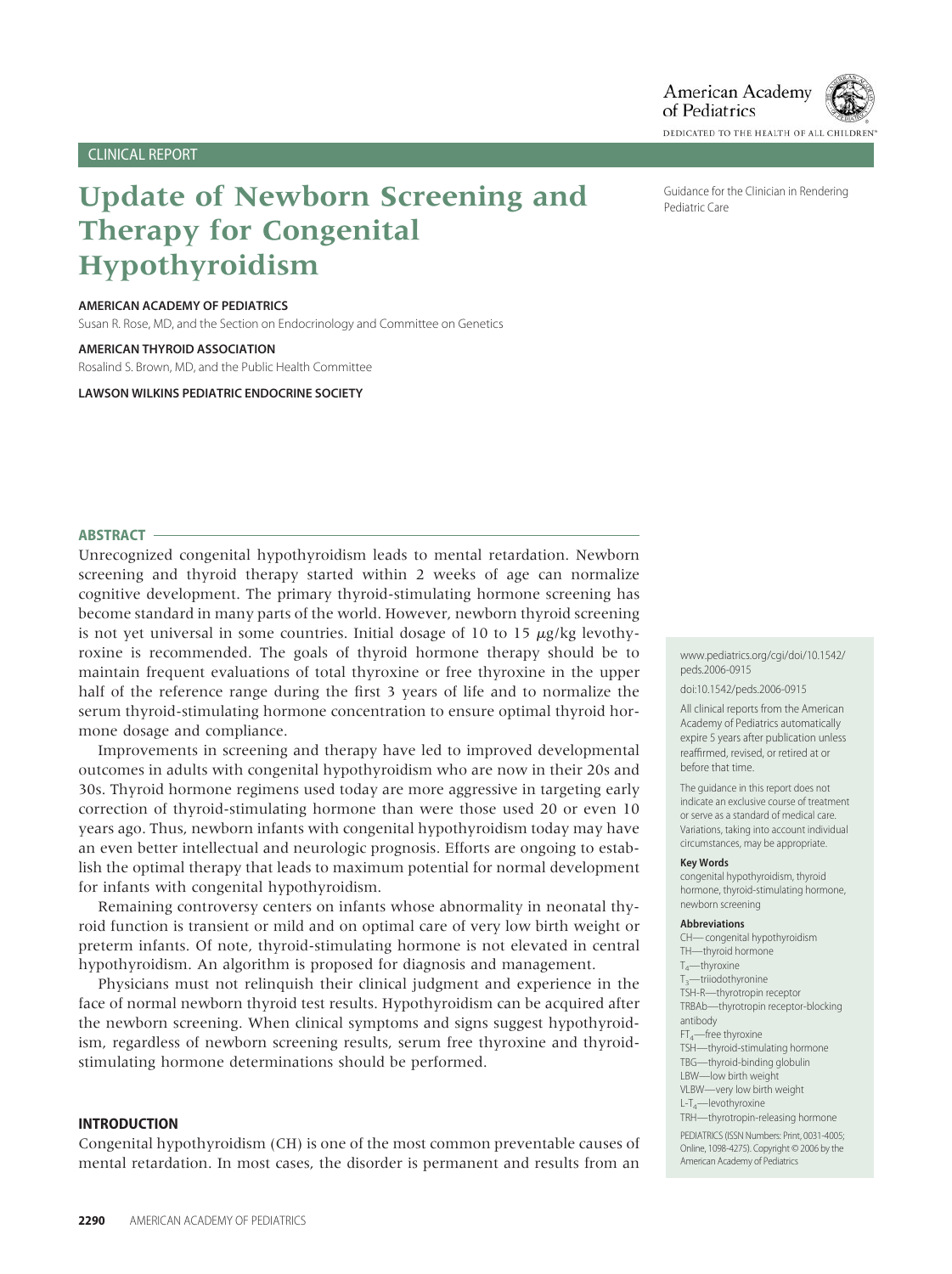abnormality in thyroid gland development (dysgenesis or agenesis) or a defect in thyroid hormonogenesis. Less commonly, the altered neonatal thyroid function is transient, attributable to the transplacental passage of maternal medication, maternal blocking antibodies, or iodine deficiency or excess. In rare cases, CH may result from a pituitary or hypothalamic abnormality (central or secondary/tertiary hypothyroidism). Recent advances in molecular and cell biology have led to improved understanding of normal thyroid physiology and of genes involved in thyroid gland development and disease. In addition, the mechanism and precise temporal sequence of thyroid hormone (TH) modulation of target gene expression are being elucidated.<sup>1-8</sup>

The initial American Academy of Pediatrics recommendation for newborn screening for CH was published in 1993.9 Screening for CH is one of dozens of newborn screening tests conducted. The rapid advances in our knowledge in the decade since the 1993 publication have prompted reevaluation of the problem and the identification of new questions and concerns.

TH concentrations are low in the fetus during the first half of pregnancy. During this time, the fetus is entirely dependent on maternal TH; its supply to the fetus is controlled by the placenta and the thyroid status of the mother. The fetal hypothalamic-pituitary-thyroid axis begins to function by midgestation and is mature in the term infant at delivery. Despite the critical importance of TH on multiple organ systems, especially the brain, most infants with CH appear normal at birth. The hypothyroid fetus appears to be protected at least in part by placental transfer of maternal TH. This was best illustrated by the demonstration that cord blood thyroxine  $(T_4)$  concentration at birth in infants unable to synthesize  $T_4$  was nonetheless one third to one half that of normal infants.10 In addition, there is increased intracerebral conversion of  $T_4$  to triiodothyronine  $(T_3)$ , resulting in increased local availability of  $T_3$  despite the low serum concentrations.11–13 Indeed, normal or near-normal cognitive outcome is possible in even the most severely affected infants with CH. This is true as long as postnatal therapy is early and adequate and maternal thyroid function is normal. In contrast, when both maternal and fetal hypothyroidism are present, whether attributable to severe iodine deficiency, potent thyrotropin receptor (TSH-R)-blocking antibodies (TRBAbs) (or TSH-blocking immunoglobulins), or maternal-fetal PIT1 deficiency, there is a significant impairment in neurointellectual development despite adequate therapy soon after birth.6,14,15 Maternal hypothyroidism alone during early gestation can lead to mild but significant cognitive impairment of the offspring.6,15–19 In this report, attention is focused on the problem of CH alone; identification and treatment of maternal hypothyroidism has been the subject of several recent reviews.<sup>20,21</sup>

Pilot screening programs for CH were developed in

Quebec, Canada, and Pittsburgh, Pennsylvania, in 1974 and have now been established in Western Europe, North America, Japan, Australia, and parts of Eastern Europe, Asia, South America, and Central America.22–24 In North America, more than 5 million newborns are screened and approximately 1400 infants with CH are detected annually. Certainly the main objective of screening, the eradication of mental retardation after CH, has been achieved. In addition to the profound clinical benefit, it has been estimated that the cost of screening for CH is much lower than the cost of diagnosing CH at an older age. This estimate does not include the loss of tax income resulting from impaired intellectual capacity in the untreated but noninstitutionalized person. Newborn screening also has revealed the prevalence of the various causes of CH, including a series of transient disorders found predominantly in preterm infants. The incidence of CH has been found to be 4 to 5 times more common than phenylketonuria, for which screening programs were originally developed. The overall incidence of CH ranges from 1 in 3000 to 1 in 4000 newborn infants.15,25 The incidence of CH is higher in Hispanic individuals and lower in black individuals.25 There is a 2:1 incidence in females compared with males, and there is an increased risk in infants with Down syndrome.

Iodine deficiency remains the most common treatable cause of mental retardation worldwide. Associated nutritional deficiencies in selenium and iron may have an effect on neurologic development and on thyroidal response to iodine therapy.<sup>26</sup> Many countries have initiated salt iodination.25–28 Although North America is usually considered to be an iodine-sufficient area, recent epidemiologic evidence suggests that a number of pregnant women may be iodine deficient.<sup>29</sup> There is also some concern that maternal iodine deficiency may be reappearing in developed countries despite salt iodination because diet-conscious young women may avoid iodine-supplemented salt and breads.<sup>30,31</sup> Iodine supplementation before or during pregnancy will normalize thyroid function in the mother and the newborn.<sup>31,32</sup>

The hypothalamic-pituitary-thyroid axis is finely tuned to maintain a fairly stable concentration of free thyroxine  $(FT<sub>4</sub>)$  within any individual.<sup>33</sup> Divergence from this individual optimal "set point" because of underfunction of the thyroid gland results in an increase in thyroid-stimulating hormone/thyrotropin (TSH) concentration. The exception to this is when the hypothalamus or pituitary gland is unable to respond (in central hypothyroidism, rare pituitary resistance to  $FT<sub>4</sub>$  feedback, or in an occasional child with Down syndrome).

Thus, TSH is elevated if thyroid gland function is impaired and  $FT_4$  decreases from its individual optimal set point, although TSH concentration is not elevated in central hypothyroidism.

Although much has been learned, some questions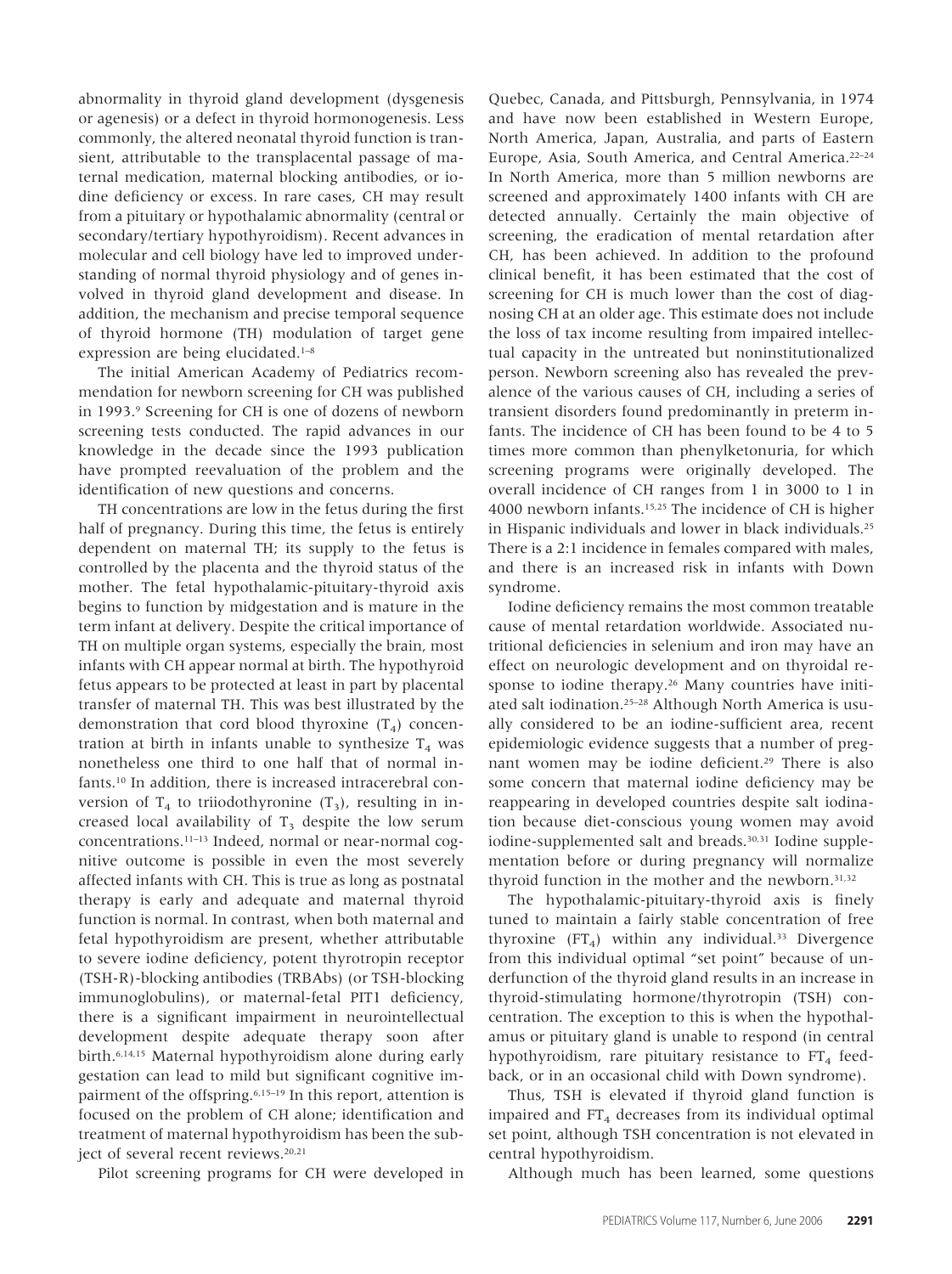remain. These issues include the optimal screening approach and the follow-up of infants with low  $T_4$  and normal TSH concentrations. Finally, continued efforts are ongoing to establish the optimal therapy that leads to maximum potential for normal development for infants with CH.

### **SCREENING METHOD**

Two screening strategies for the detection of CH have evolved: a primary TSH/backup  $T_4$  method and a primary  $T_4$ /backup TSH method (Fig 1). In addition, an increasing number of programs use a combined primary TSH plus  $T_4$  approach.

### **Primary TSH With Backup T4 Measurements**

Most programs in Europe, Japan, Canada, Mexico, and the United States screen by using primary TSH measurements, supplemented by  $T_4$  determinations for infants with elevated TSH values. With this approach, delayed TSH elevation in infants with thyroid-binding globulin (TBG) deficiency, central hypothyroidism, and hypothyroxinemia will be missed. Delayed TSH elevation is particularly common in infants with low birth weight (LBW  $\sim$  [<2500g]) and very low birth weight (VLBW [<1500g]). In the Quebec study, 2 cases of permanent CH (of 93 000 infants screened) would have been missed by the primary TSH approach and detected by the primary  $T_4$ approach.34 The recall rate (notification of a physician to contact the infant's family to arrange for a blood test) with a primary TSH screening approach is approximately 0.05%. At this rate, 2 infants will be recalled for testing for every case detected.

Current TSH assay techniques (enzyme-linked immunoassays, chemiluminescent assays, and fluoroimmunoassays) use nonradioactive labels and have improved sensitivity with the potential for better separation between normal and abnormal TSH concentrations. Thus, many screening programs are considering switching to a primary TSH approach. However, the trend toward early discharge of mothers and infants (before 48 hours of age) presents a problem with the switch to a primary TSH approach because of the normal increase in TSH postnatally. With early hospital discharge, the first screening specimen commonly is obtained before 48 hours of age. Recent data using a sensitive and specific immunofluorometric assay indicate that normal TSH values before 24 hours of age are not as high as those using previous assays and usually less than the cutoff value of 20 to 25 mU/L.<sup>35,36</sup> A 50% reduction in abnormal values occurred when age-adjusted TSH cutoffs were used.<sup>37</sup> Thus, the current experience using newer assays in a primary TSH screening approach in a population of infants discharged after 24 hours of age shows lower patient recall rates with negligible false-negative test results.

# **Primary T4 With Backup TSH Measurements**

An initial filter-paper blood-spot  $T_4$  measurement is followed by a measurement of TSH for filter-paper specimens with low  $T_4$  values.<sup>9,25</sup> The primary  $T_4$  approach will detect primary hypothyroidism in infants with low or low-normal  $T_4$  with elevated TSH concentrations (prevalence ranging from 1 in 3000 to 1 in 4000 newborn infants). In addition to detecting primary hypothyroidism, the primary  $T_4$ /backup TSH approach can also identify infants with TBG deficiency (prevalence ranging from 1 in 5000 to 10 000 newborn infants) and central hypothyroidism (low or low-normal  $T<sub>4</sub>$  with normal TSH concentration; prevalence: l in 50 000 newborn infants). Programs that quantify high  $T_4$  values also have the potential to identify infants with hyperthyroxinemia (1 in 20 000 to l in 40 000 newborn infants). This approach, however, will miss the condition in an infant with an initially normal  $T_4$  concentration and delayed increase in TSH. To ensure identification of infants with CH who have low-normal  $T_4$  values, most screening programs use a  $T_4$  concentration cutoff of  $\leq 10$ th percentile for the days' assay. Comparison of the primary  $T_4$ versus primary TSH screening approach was conducted in Quebec (1983).34 One case (of 93 000 infants screened) would have been missed by the primary  $T_4$ approach and detected by the primary TSH approach.<sup>34</sup>

Programs using a primary  $T_4$  with secondary TSH approach will follow-up on infants with a low  $T_4$  and elevated TSH screening result. The recall rate for primary hypothyroidism in these screening programs is approximately 0.05%, similar to that in primary TSH screening programs.<sup>38</sup> However, some primary  $T_4$  screening programs also report low  $T_4$  results below an absolute cutoff (eg, 3.0  $\mu$ g/dL [39 nmol/L]) in infants even if the TSH was normal. The recall rate (and therefore the falsepositive rate) will be higher (approaching 0.30%) with this practice. For example, in a 1990 study in California, which did not report low  $T_4$  results, the recall rate was 0.08%. In contrast, a study performed in Oregon, which reported infants with 2 low  $T_4$  results  $\leq$ 3rd percentile, the recall rate was  $0.30\%$ .<sup>39</sup> This means that up to 12 normal infants may be recalled for testing for every 1 case of hypothyroidism.

# **Combined Primary TSH Plus T4 Measurements**

Methods for the simultaneous measurement of  $T_4$  and TSH are available (DELFIA data). This represents the ideal screening approach, especially once it is possible for  $FT<sub>4</sub>$  to be measured accurately and cost-effectively in the eluates from filter-paper blood spots. Until  $T_4$  and TSH determinations can be performed practically for all infants, physicians should be aware of the potential limitations of each method of screening for CH.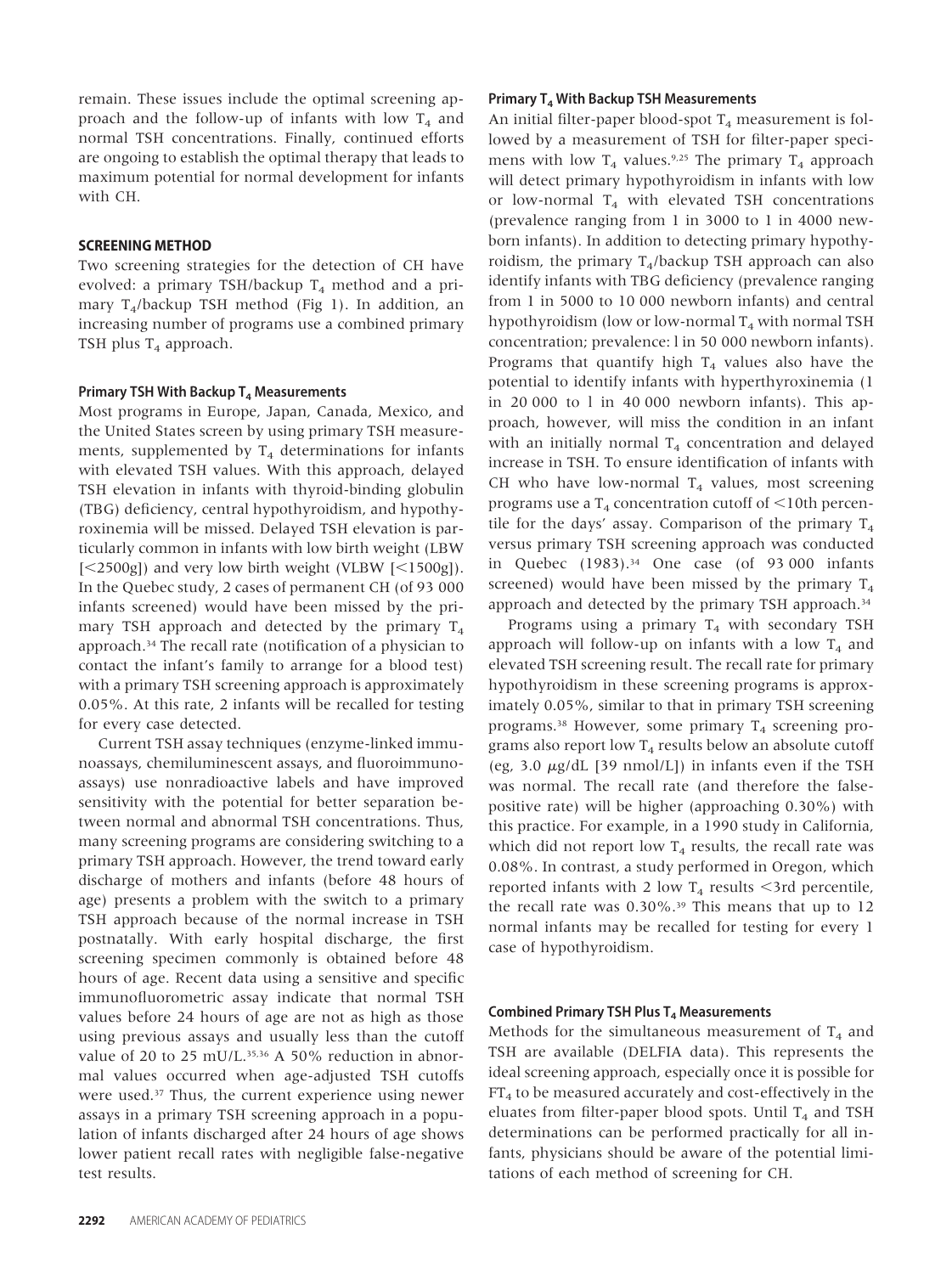

**FIGURE 1**<br>Newborn screening for CH. <sup>a</sup> Management of CH is summarized in Table 1. Newborn screening for CH. a Management of CH is summarized in Table 1.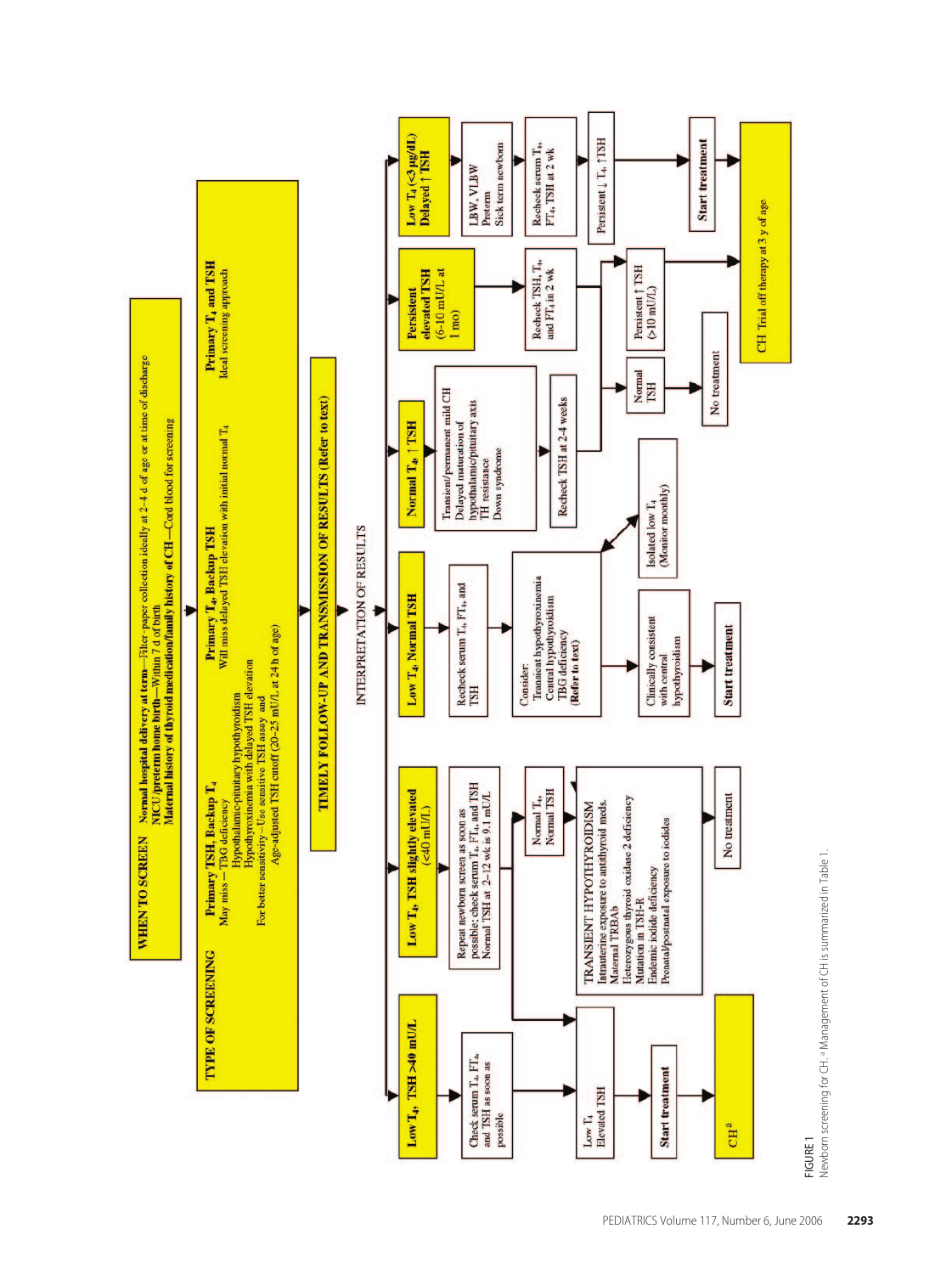# **THE SPECIMEN**

Every infant should be tested before discharge from the nursery, optimally by 48 hours to 4 days of age. As noted above, specimens collected in the first 24 to 48 hours of life may lead to false-positive TSH elevations when using any screening test approach. However, screening before hospital discharge or before transfusion is preferable to missing the diagnosis of hypothyroidism. False-negative results may occur by screening a very sick newborn or after transfusion. Because newborn blood specimens are used for a variety of screening tests and shared among different laboratories, every effort should be made to collect adequate and sufficient blood in the recommended manner.<sup>39</sup>

It is highly desirable that the blood be collected when the infant is between 2 and 4 days of age, but there are situations in which this is virtually impossible. In infants discharged from the nursery before 48 hours of age, blood should be obtained before discharge. In instances such as home births or in the case of a critically ill or preterm neonate, blood should be obtained by 7 days of age, recognizing that samples obtained after 4 days of age are late for screening of congenital adrenal hyperplasia or metabolic disease. Particular care must be taken with infants in NICUs. In such cases, more urgent medical problems may result in missed newborn screening. When an infant is transferred to another hospital, the first hospital must indicate whether the specimen has been collected. The second hospital should obtain a specimen if there is no proof that blood was collected before the transfer.

Some state screening programs, testing 10% of newborns in the United States, perform newborn screening on specimens routinely collected at 2 time periods. These programs report that CH is detected in approximately 10% of the affected infants only as a result of collection of a second specimen. The additional incidence of CH based on a second screening at 2 weeks of age is approximately 1 in 30 000.38,40 Infants with CH detected at the later screening time tend to be of LBW or VLBW, with mild or delayed TSH elevations.<sup>41</sup> Whether these cases represent transient or permanent cases is unknown. Some have thyroid dysgenesis (ectopia, aplasia, or hypoplasia) on thyroid scanning. Others appear to have increased uptake and a large thyroid gland, suggestive of dyshormonogenesis.8 Either these infants have transient disease or their disease is undiagnosed until a later age, when they appear to have acquired hypothyroidism.

Accurate screening results depend on good-quality blood spots. The filter paper designed for newborn screening bears printed circles. Capillary blood samples are placed in these circular areas to fill and saturate them. Spotting blood over a previous blood spot, or double spotting, causes invalid results, and these blood spots should not be used. The recall of an infant for testing because of an unsatisfactory filter-paper specimen causes needless delay in diagnosis and treatment of a newborn with CH. Specimens that are technically unsatisfactory or contain insufficient amounts of blood should not be assayed. Blood samples should be collected on approved filter-paper forms, dried at room temperature, and not subjected to excessive heat. The blood should completely saturate the filter paper and be applied to 1 side only. Filter-paper spots should not be handled, placed on wet surfaces, or contaminated by coffee, milk, or other substances. Any of these have the potential to invalidate the results regardless of the method used. Testing of an unsatisfactory specimen (because of insufficient blood) can result in a false-negative TSH value. False-negative values can also result from human error in the processing of satisfactory specimens or in erroneous reporting of the results.

## **TEST RESULTS**

### **Transmission of Results and Follow-up Testing**

Newborn screening test results must be communicated rapidly back to the physician or hospital identified on the screening filter-paper card. The responsibility for transmission of these results rests with the authority or agency that performed the test. In general, when an abnormal screening result is found, the responsible physician is notified immediately so that he or she can arrange for follow-up testing. Screening test results should be entered into the patient's record. If the informed physician is no longer caring for or cannot locate the infant, he or she should notify the newborn screening laboratory immediately. In such situations, the local health department is often helpful in locating these infants to ensure that they are not lost to follow-up.

### **Low T4 and Elevated TSH Values**

Any infant with a low  $T_4$  concentration and TSH concentration greater than 40 mU/L\* is considered to have primary hypothyroidism. Such infants should be examined immediately and have confirmatory serum testing performed to verify the diagnosis. Treatment with replacement levothyroxine  $(L-T_4)$  should be initiated as soon as confirmatory tests have been drawn and before the results of the confirmatory tests are available. (Clinical management of infants with hypothyroidism is described in the following section.) For cases in which the screening TSH concentration is only slightly elevated but less than 40 mU/L, another filter-paper specimen should be obtained for a second newborn screening. Ten percent of infants with confirmed CH have TSH values between 20 and 40 mU/L. It is important that ageappropriate normative values be used. The reference

<sup>\*</sup> All filter-paper TSH [and T4] levels here are reported as serum equivalents. Some laboratories report screening results per unit of blood, a value that is approximately half the concentration in serum. We recommend that all laboratories report results per unit of serum, because TSH and  $T<sub>4</sub>$  are preferentially distributed into the serum.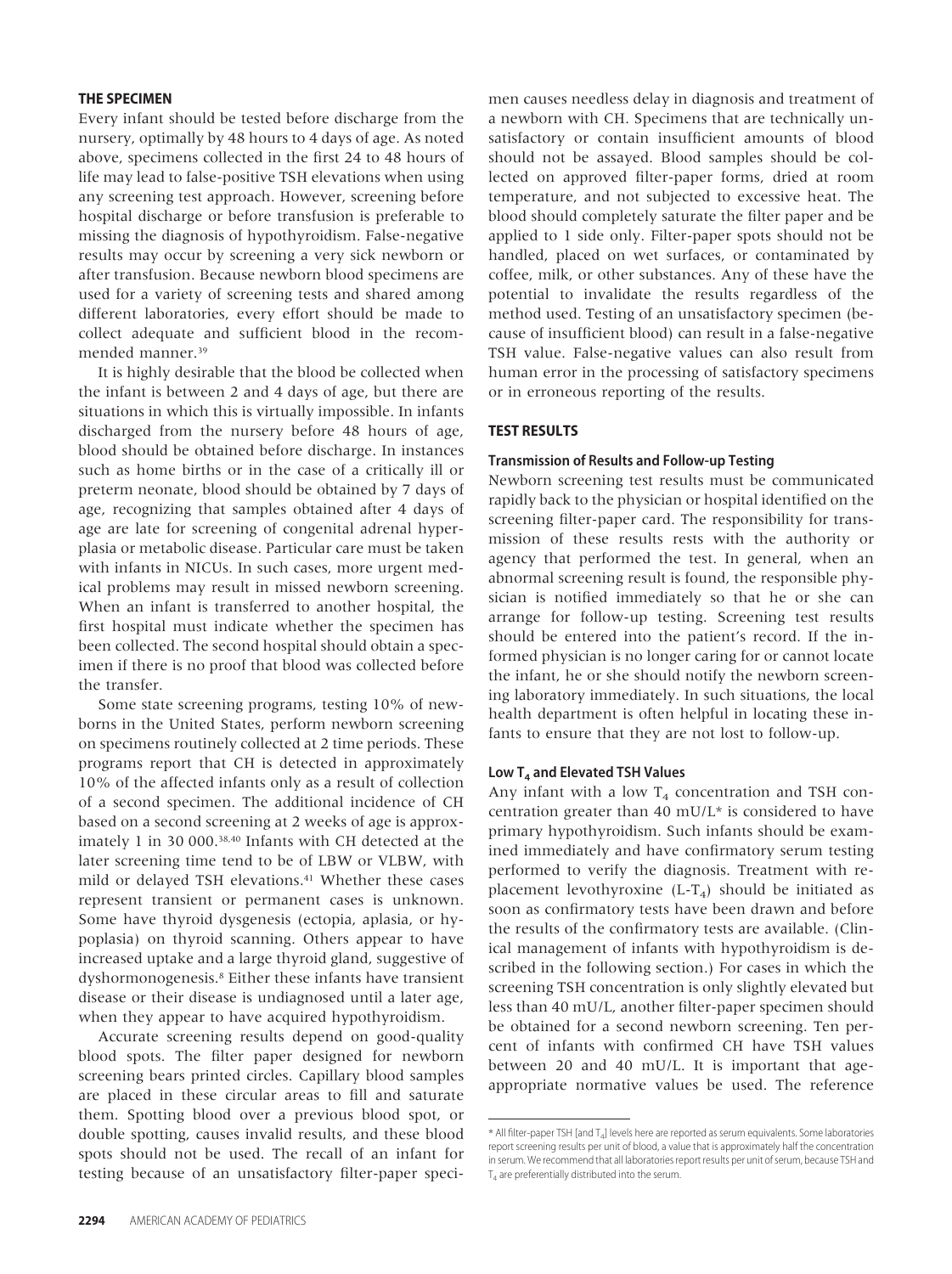range for TSH for the most common time of TSH reevaluation (between 2 and 6 weeks of age) is 1.7 to 9.1  $mU/L^{42}$ 

### **Normal T4 and Elevated TSH Values**

Hyperthyrotropinemia is characterized by elevated serum TSH concentrations during the neonatal period despite normal  $T_4$  and  $FT_4$  concentrations. The etiology is probably heterogeneous and can be either a transient or permanent thyroid abnormality<sup>43-46</sup> or delayed maturation of the hypothalamic-pituitary axis. Inactivation mutations in the TSH-R cause compensated, mild (subclinical) primary hypothyroidism in the neonatal period. The incidence of both transient and persistent hyperthyrotropinemia and CH appears to be higher in infants with Down syndrome. In some cases, transient neonatal hyperthyrotropinemia persists until 10 years of age or later.

There is controversy regarding the need for TH therapy in this setting. There have been no long-term studies to evaluate cognitive development in this group of patients. TSH concentration is the most sensitive indicator that the hypothalamic-pituitary axis is sensing less  $T_4$ than the body "perceives" as optimal. Most physicians would consider a persistent basal TSH concentration higher than 10 mU/L (after the first 2 weeks of age) to be abnormal.42 Therefore, if the TSH elevation persists, the infant should be treated. If such infants are not treated, measurement of  $FT_4$  and TSH should be repeated in 2 and 4 weeks, and treatment should be initiated promptly if the  $FT_4$  and TSH concentrations have not normalized.

The management of infants with TSH elevations between 6 and 10 mU/L that persist after the first month of life is even more controversial. TSH concentrations are slightly higher in the first few months of life. A TSH range of 1.7 to 9.1 mU/L has been reported for children 2 to 20 weeks of age (Quest Diagnostics reference values, Lyndhurst, NJ). Thus, using the adult reference range for TSH will result in treatment of many euthyroid children. Consequently, if a decision is made to treat such children, a trial off therapy at 3 years of age should be performed.

# **Low T4 and Normal TSH Values**

Infants with normal TSH but low  $T_4$  values (defined as 2 SDs below the mean for the reference range for age, usually below 10  $\mu$ g/dL in the newborn infant) may have thyroid insufficiency. The low  $T_4$  with normal TSH profile is seen in 3% to 5% of neonates. This pattern may result from hypothalamic immaturity (particularly in preterm infants, 12% of all newborn infants). Low  $T_4$ but normal TSH results are also observed during illness, with protein-binding disturbances such as TBG deficiency (1 in 5000), in central hypothyroidism (l in 25 000 to l in 50 000 newborn infants; see next 3 paragraphs),47 or with primary hypothyroidism and delayed

TSH elevation (l in 100 000 newborn infants). Newborn infants who are preterm or ill are found with disproportionate frequency among those with this set of laboratory values.48 In neonates/infants, inhibition of TSH (causing low  $T_4$  concentrations) can result from constant infusions of dopamine or high-dose glucocorticoids.

Transient hypothyroxinemia is seen to some extent in many preterm infants.36,48 Immaturity of the hypothalamic-pituitary axis may be physiologically normal for the infant's gestational age. Preterm serum  $T_4$  and  $FT_4$ concentrations are lower than those of term infants, but the TSH concentrations are comparable to term infants.49,50 Serum TBG concentrations are only slightly low in preterm infants and do not account for the degree of hypothyroxinemia. Consequently, the  $FT_4$  is rarely as low as the total  $T_4$ . Serum inhibitors of  $T_4$  binding, present in many patients with nonthyroidal illness, may be an additional contributor to the decreased  $T_4$  values.

In contrast to transient hypothyroxinemia, the presence of midline facial abnormalities, hypoglycemia, microphallus, or visual abnormalities should suggest the possibility of a hypothalamic-pituitary abnormality. Septo-optic dysplasia, often associated with pituitary hormone deficiencies, can manifest as central hypothyroidism.51,52 Genetic mutation in HESX-1 has been described in septo-optic dysplasia. Clinical symptoms of hypopituitarism, such as neonatal hypoglycemia (from growth hormone and adrenocorticotropic hormone deficiencies), polyuria (from antidiuretic hormone deficiency), or small phallus in boys (from gonadotropin deficiencies), along with the presence of blindness, congenital nystagmus, or midline defects of the brain, should alert the physician to suspect the diagnosis of septo-optic dysplasia. Alternatively, multiple pituitary hormone deficiencies suggest a genetic defect in the cascade leading to fetal pituitary formation, such as PROP1, LHX3, and POU1F1.<sup>4,53</sup> DNA screening for these molecular abnormalities could be beneficial in the future for the rapid and accurate detection of these affected infants during the first weeks of life, but is not yet available clinically.

Isolated TSH-releasing hormone (TRH) deficiency may cause low-normal  $T_4$  and low or normal TSH concentrations. Secondary (or central) hypothyroidism may be suspected in infants with low  $T_4$  and  $FT_4$  and low TSH concentrations.32,43 Mutations have been identified in the  $\beta$  subunit of TSH, TRH gene, and TRH receptor gene.54,55 Finally, congenital TSH and growth hormone deficiencies may occur as a result of a difficult birth or anoxia.56

In programs that report low  $T_4$  with normal TSH results, there is no clear consensus regarding optimal follow-up. Such programs have elected to take no further action, to follow-up with serial filter-paper screening tests until the  $T_4$  value becomes normal, or to request a second blood sample for measurement of  $FT_4$  and TSH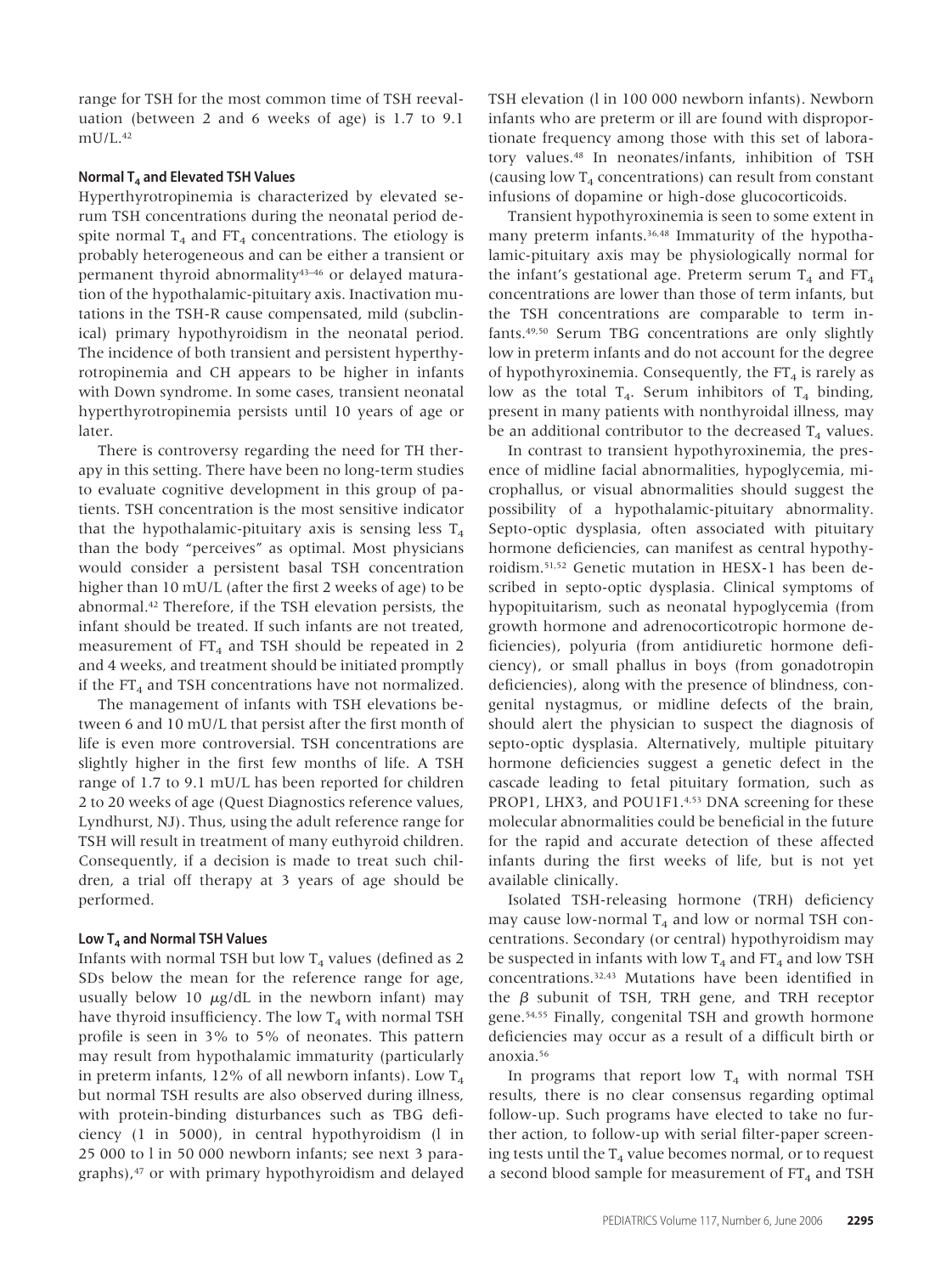concentrations. Most infants with low  $T_4$  and normal TSH have normal  $FT_4$  values, and subsequent thyroid function test results are normal. Programs that choose to pursue further laboratory testing must weigh the benefit of detecting TBG deficiency or the rare case of hypopituitary-hypothyroidism or delayed TSH increase against the cost and the psychological effect on the family. The responsibility of deciding which course of action to follow rests with the physician providing the care of the infant. Treatment of these infants (with the exception of those with central hypothyroidism or delayed TSH increase) with  $L-T_4$  has not yet been shown to be beneficial.48,57–59

# **Low T4 and Delayed TSH Increase**

Many infants with low  $T_4$  concentrations and normal TSH values on initial screening (l in 100 000 newborn infants) who are subsequently found to have an elevated TSH concentration are LBW, VLBW, or critically ill preterm and term neonates. Serum TSH values in these infants increase during the first few weeks of life to concentrations characteristic of primary hypothyroidism. It is unclear whether infants with this delayed TSH elevation have an abnormality of pituitary-thyroid feedback regulation, transient hypothyroidism (eg, iodine induced), or a mild form of permanent CH. Long-term follow-up of these infants has not been reported. It is important, therefore, that serum  $FT_4$  and TSH be tested in infants with overtly low  $T_4$  concentrations or in any infant with suggestive signs of hypothyroidism. Infants with low  $T_4$  and a delay in elevation of TSH values and those with normal  $T_4$  concentrations and elevated TSH values might be missed on initial screening. Neither a primary  $T_4$ /backup TSH nor a primary TSH/backup  $T_4$ screening strategy will detect the rare infant with a normal  $T_4$  at birth but delayed TSH increase. Even in the absence of technical and human errors, 5% to 10% of LBW and VLBW newborn infants with CH may have normal screening hormone concentrations regardless of the approach used.

Some screening programs routinely obtain a second specimen at 2 to 6 weeks of age and/or obtain a serum sample from any infant with 2 successive  $T_4$  values below an absolute cutoff (<3rd percentile). Whatever strategy is used, subsequent testing should be performed on serum during infancy whenever there is a perceived risk of hypothyroidism, as in familial dyshormonogenesis or in infants with clinical suspicion of hypothyroidism. In addition, a second specimen should be drawn at 2 weeks of age in monozygotic twins, because fetal blood mixing may mask the screening test results.<sup>60</sup>

However, a second screen has not become routine because of (1) increased cost, (2) relatively low yield of cases, (3) diversion and dilution of key personnel, (4) inability to implement new programs, and (5) absence of such cases missed in primary TSH screening programs.

Finally, the cognitive and developmental prognosis of this cohort is uncertain because the etiology in most cases is unknown and there are no definitive follow-up data.

As an alternative strategy, other programs have attempted to identify high-risk patient groups so that routine rescreening can be targeted to these infants. There is a disproportionate incidence of delayed TSH increase in VLBW infants (incidence of CH: 1 in 250), LBW infants (incidence of CH: 1 in 1589), and neonates in intensive care settings or with cardiovascular abnormalities.<sup>61</sup> Therefore, some screening programs routinely screen again at 2 weeks and 6 weeks of age all VLBW and all LBW infants in the NICU, especially in newborns known to have cardiac disease. It is likely that most of these infants do not have permanent CH. If hyperthyrotropinemia persists at 6 weeks of age, TH replacement should be started, consistent with therapy of other forms of transient CH, and the infant should be retested after 3 years of age (after stopping therapy for 4 – 6 weeks) (see "Assessment of Permanence of Hypothyroidism").

### **Transient TSH Elevation**

A small number of infants with abnormal screening values will have transient hypothyroidism as demonstrated by normal serum  $T_4$  and TSH concentrations on the confirmatory (follow-up to screening) laboratory tests. Transient hypothyroidism is relatively rare in North America (estimated at 1 in 50 000) in contrast to iodine-deficient areas of the world; it is much more common in preterm infants but may occur in apparently healthy term infants. Transient hypothyroidism may result from intrauterine exposure to maternal antithyroid drugs, maternal TRBAbs, heterozygous thyroid oxidase 2 deficiency, germ-line mutations in the TSH-R, endemic iodine deficiency, or prenatal or postnatal exposure to excess iodides (povidone iodine, iodinated contrast materials).31,32,43,62,63 Transient iodine-induced CH is not usually evident at birth and, therefore, may not be detected if newborn screening is performed in the first few days postnatally.

Transplacental passage of potent maternal TRBAbs (incidence: 1 in 180 000) is a much less common cause of transient CH but should be suspected if there is a maternal history of autoimmune thyroid disease or if there is a history of previous affected offspring. In this setting, cord serum can be collected and rapidly tested for thyroid abnormalities. The half-life of immunoglobulin G in the neonate is approximately 3 to 4 weeks, $64$ and TRBAbs usually disappear from serum of affected infants by 3 to 6 months of age, depending on the antibody potency.

Because the transient nature of the hypothyroidism will not be recognized clinically or through laboratory tests in some infants, initial treatment will be similar to that in any infant with permanent CH. In these cases, it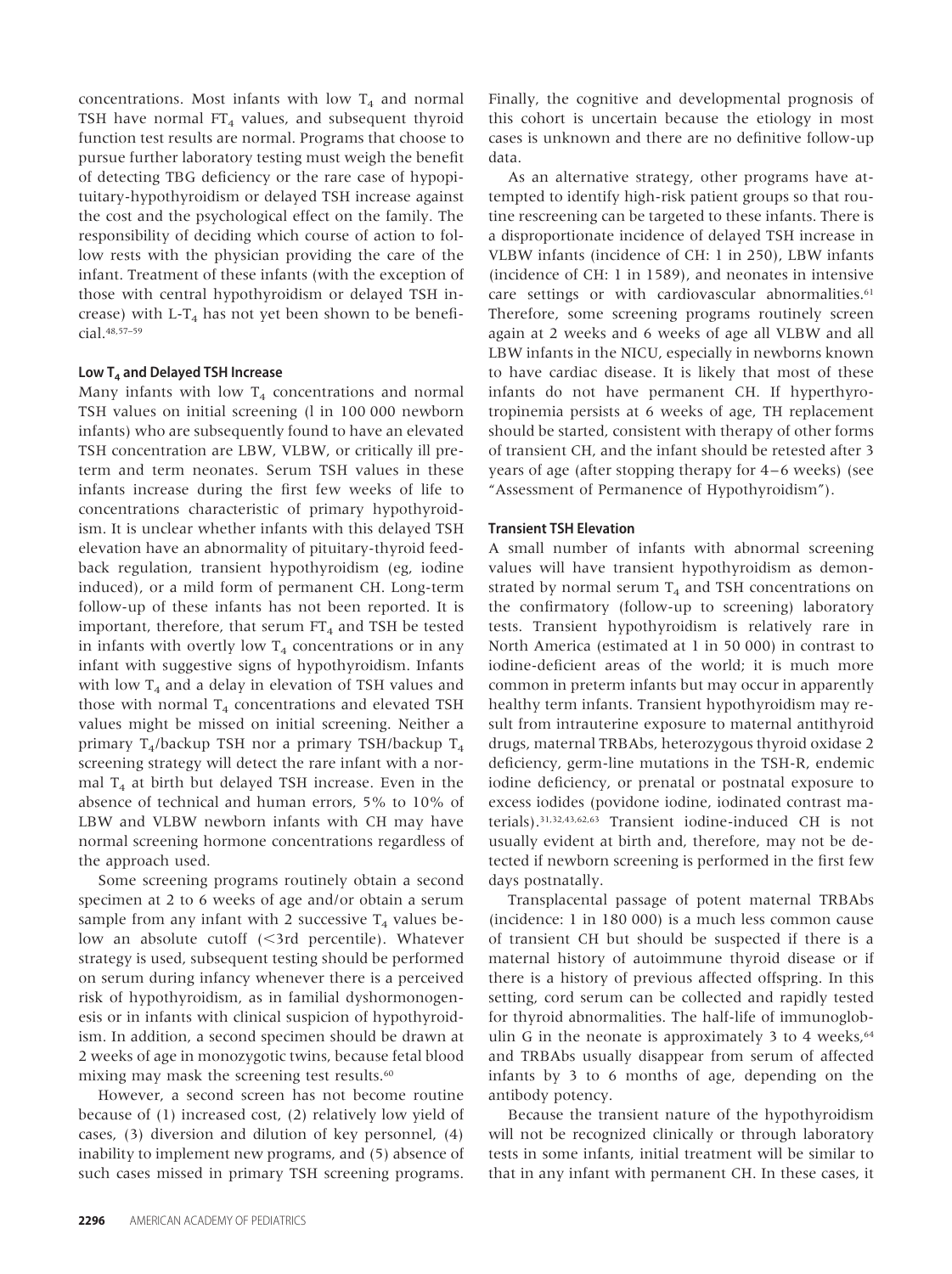is important to determine at some later time whether the hypothyroidism is permanent and whether the infant in fact requires lifelong treatment (see "Assessment of Permanence of Hypothyroidism"). However, in the newborn infant with transient hypothyroidism whose mother is receiving an antithyroid drug, the  $T_4$  and TSH values tend to return to normal within 1 to 3 weeks after birth without treatment.

# **CLINICAL MANAGEMENT OF NEWBORN INFANTS WITH LOW T4 AND ELEVATED TSH VALUES**

Infants with low  $T_4$  and elevated TSH concentrations have CH until proven otherwise. Management should include the following (Table 1):

- 1. The infant should be seen by his or her physician without delay. Consultation with a pediatric endocrinologist is recommended to facilitate diagnostic evaluation and optimal management.
- 2. A complete history, including prenatal thyroid status (maternal drugs and medications) and family history should be obtained, and physical examination should be performed.
- 3. Serum should be obtained for confirmatory measurements of TSH and  $FT_4$ . An elevated thyroglobulin concentration may suggest dyshormonogenesis. Care must be taken to compare the serum results to normal TH concentration for age. When there is history of a maternal autoimmune thyroid disorder or a previously affected infant, measurement of TRBAbs in the infant and/or mother may identify a transient form of neonatal hypothyroidism.
- 4. Education of parents by trained personnel using booklets or visual aids is highly desirable. Education should focus on (*a*) the etiology of CH, (*b*) the lack of

### TABLE 1 **Management of CH**

| Initial workup                                                                        |
|---------------------------------------------------------------------------------------|
| Detailed history and physical examination                                             |
| Referral to pediatric endocrinologist                                                 |
| Recheck serum TSH and FT <sub>4</sub>                                                 |
| Thyroid ultrasonography and/or thyroid scan (see text for recommendations)            |
| Medications                                                                           |
| L-T <sub>4</sub> : 10–15 $\mu$ g/kg by mouth once daily                               |
| Monitoring                                                                            |
| Recheck $T_{4}$ , TSH                                                                 |
| 2-4 wk after initial treatment is begun                                               |
| Every 1-2 mo in the first 6 mo                                                        |
| Every 3–4 mo between 6 mo and 3 y of age                                              |
| Every 6–12 mo from 3 y of age to end of growth                                        |
| Goal of therapy                                                                       |
| Normalize TSH and maintain $T_4$ and FT <sub>4</sub> in upper half of reference range |
| Assess permanence of CH                                                               |
| If initial thyroid scan shows ectopic/absent gland, CH is permanent                   |
| If initial TSH is <50 mU/L and there is no increase in TSH after newborn period,      |
| then trial off therapy at 3 y of age                                                  |
| If TSH increases off therapy, consider permanent CH                                   |

correlation of parental lifestyle during pregnancy with causes of the disease, (*c*) the benefit of early diagnosis in preventing mental retardation, (*d*) the appropriate manner in which TH is administered and the substances (eg, soy, iron, calcium, and fiber) that can interfere with TH absorption, (*e*) the importance of adherence to the treatment plan, and (*f*) the importance of periodic follow-up care.

5. Optional diagnostic studies include thyroid ultrasonography or iodine 123  $(123)$  or sodium technetium 99m pertechnetate ( $^{99m}$ Tc) thyroid uptake and/or scan to identify functional thyroid tissue. Although 123I tends to give a more accurate uptake and scan picture, it may not be readily available in all hospitals. 99mTc is generally more readily available and a much less expensive radioisotope. The half-life of 123I is 13.3 hours, compared with 8 days for iodine 131  $(131)$ .  $123$ I exposes the infant to much lower doses of ionizing radiation compared with 131I (probably one 100th of the 131I dose [H.-M. Park, MD, Professor Emeritus, Radiology, Indiana University, personal communication, September 16, 2004]).

There remains some controversy regarding the riskbenefit ratio of early thyroid scanning of infants with suspected hypothyroidism. For physicians who opt for imaging, the benefits can be summarized as follows:

- 1. If an ectopic gland is demonstrated, a permanent form of thyroid disease and CH has been established.
- 2. The absence of thyroid gland uptake is most often associated with thyroid aplasia or hypoplasia. When radioiodine uptake is absent but ultrasonographic examination reveals a normal gland, a TSH-R defect, iodine-transport defect, or maternal transfer of TRB-Abs may be present.
- 3. Normal scan findings (or a goiter) indicate a functioning thyroid gland with regard to iodine uptake and alert the physician to a probable hereditary defect in T4 synthesis. Measurement of serum thyroglobulin will help to separate thyroglobulin synthetic defects from other causes of hypothyroidism.<sup>65</sup> Exposure to an exogenous goitrogen other than iodine, such as antithyroid drugs, will produce a similar picture. Finally, some infants exposed to maternal TRBAbs may have a normal scan if their hypothyroidism is partially compensated. The identification of a genetically mediated thyroid synthetic enzyme defect is especially important for families planning on having additional children. In such cases, the scan enables the physician to arrange for genetic counseling.
- 4. Some infants with normal scan findings at birth who do not fall into one of the above categories may have a transient form of hypothyroidism. These infants should undergo a careful follow-up evaluation after 3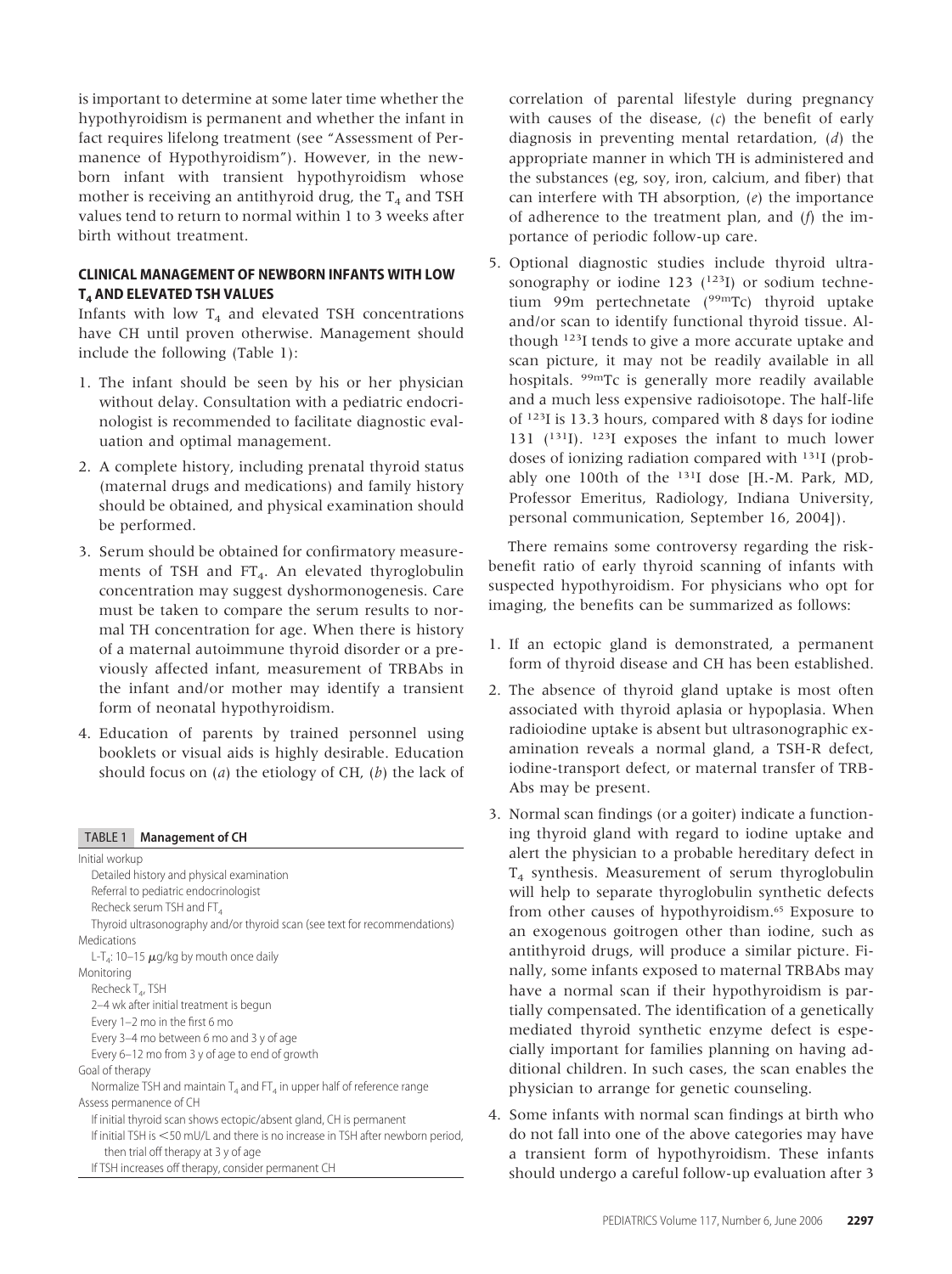years of age, when it is safe to discontinue treatment temporarily under the conditions described in "Assessment of Permanence of Hypothyroidism."

Treatment need not be delayed to perform the scan. A thyroid scan can be performed within the first few days of treatment, because the elevated TSH found in patients with permanent CH rarely normalizes within this time period. A serum TSH measurement should be obtained at the time of the scan. If  $L-T_4$  therapy has caused the TSH concentration to be  $\leq$ 30 mU/L, ultrasonography can still be performed. A scan can be performed after the child is 3 years of age, when TH treatment can be interrupted without danger to the developing central nervous system.

The usual dose of 123I, the preferred isotope, is 0.925 MBq (25  $\mu$ Ci). This represents a small amount of radiation exposure, equivalent to the amount of exposure with 2 to 3 chest radiographs. However, the radiation exposure is potentially 100 times greater if 131I or large doses of isotope are administered. For this reason, the procedure should be performed by experienced personnel with optimal equipment, using the minimally recommended tracer dose.

To avoid unnecessary radiation, some investigators prefer ultrasonography as the initial imaging procedure to identify the presence and location of thyroid tissue.<sup>66–68</sup> However, gray-scale ultrasonography is much less sensitive than scintigraphy in detecting the presence of ectopic thyroid tissue, the most common cause of CH. Recent studies have indicated markedly improved sensitivity of color Doppler ultrasonography in diagnosing ectopic thyroid tissue.<sup>69</sup> If these studies are confirmed, color Doppler ultrasonography may become the optimal imaging procedure for the initial investigation of suspected CH.

# **TREATMENT**

All infants with hypothyroidism, with or without goiter, should be rendered euthyroid as promptly as possible by replacement therapy with TH.21,70–72 An optimal cognitive outcome depends on both the adequacy and timing of postnatal therapy, particularly in severe cases of CH  $(T_4 < 5 \mu g/dL)$ . However, what constitutes optimal TH therapy is not yet certain. The goal of therapy is to normalize  $T_4$  within 2 weeks and TSH within 1 month. An initial dosage of 10 to 15  $\mu$ g/kg of L-T<sub>4</sub> (depending on the severity of the initial hypothyroidism) has been recommended. When a higher initial dose of L-T<sub>4</sub> (50  $\mu$ g [ie, 12–17  $\mu$ g/kg]) is used, the serum T<sub>4</sub> normalizes in 3 days and the TSH returns to the target range by 2 weeks of therapy.72 In the long run, evaluation of cognitive outcome is important after use of this increased dose. Currently the evidence base does not indicate cognitive benefit from thyroid therapy of hypothyroxinemia of prematurity in the absence of TSH elevation.48–50,57–59

Administration of  $L-T_4$  is the treatment of choice. Although  $T_3$  is the more biologically active TH, most brain  $T_3$  is derived from local monodeiodination of  $T_4$ , so  $T<sub>3</sub>$  should not be used. The pill should be crushed and suspended in a few milliliters of formula, breast milk, or water. Care should be taken to avoid concomitant administration of soy, fiber, or iron. Breastfeeding can continue. Only  $T_4$  tablets should be used; currently there are no liquid formulations licensed by the US Food and Drug Administration.  $T_4$  suspensions that may be prepared by individual pharmacists may lead to unreliable dosage.  $T_4$  is expected to increase to more than 10  $\mu$ g/dL,  $FT<sub>4</sub>$  is expected to increase to more than 2 ng/dL by 2 weeks after initiating therapy, and TSH should normalize by 1 month.<sup>73</sup> FT<sub>4</sub> measurement at 1 week of therapy can confirm whether the serum concentration is increasing appropriately. The L- $T_4$  dose should be adjusted according to the infant's clinical response and serum  $FT_4$ and TSH concentrations.

During therapy, the serum total  $T_4$  or  $FT_4$  should and might be in the upper half of the reference range (target values depend on the assay method used  $[T_4: 10-16]$  $\mu$ g/dL (130-206 nmol/L); FT<sub>4</sub>: 1.4-2.3 ng/dL (18-30 pmol/L)]) during the first 3 years of life with a lownormal serum TSH. The latter may sometimes be delayed because of relative pituitary resistance. In such cases, characterized by a normal or increased serum  $T_4$ and an inappropriately high TSH concentration, the  $T_4$ value is used to titrate the dose. Nonadherence to the treatment is the most common cause of persistent TSH elevation and should be excluded. Those infants with low serum  $T_4$  concentrations (below 10  $\mu$ g/dL [129 nmol/L]) and a TSH concentration greater than 15 mU/L during the first year of life have lower IQ values than patients whose  $T_4$  concentrations were held constant at higher concentrations.<sup>35</sup> Thereafter, thyroid function test values should be kept at age-appropriate concentrations, which in children differ from those for adults.<sup>74</sup> On THreplacement therapy, TSH levels should be maintained between 0.5 and 2.0 mU/L during the first 3 years of life.75 Clinical evaluation of the infant by the practitioner should be conducted at frequent intervals during the first 3 years of age (see "Follow-up"). Because poor compliance and noncompliance have major sequelae, initial and ongoing counseling of parents is of great importance.

Current international organizations such as the American Clinical Laboratory Association recommend that the FT<sub>4</sub>, rather than the total T<sub>4</sub>, be measured to assess the concentration of the biologically relevant, unbound or free form of circulating  $T_4$ .<sup>75</sup> The cost of total  $T_4$ plus TBG or  $T_3$  resin uptake, versus the FT<sub>4</sub> by most methods (excluding the more costly direct dialyzable or ultrafiltration methods), should be comparable. However, although the total  $T_4$  is a robust measure, it should be recognized that most direct  $FT_4$  assays are influenced,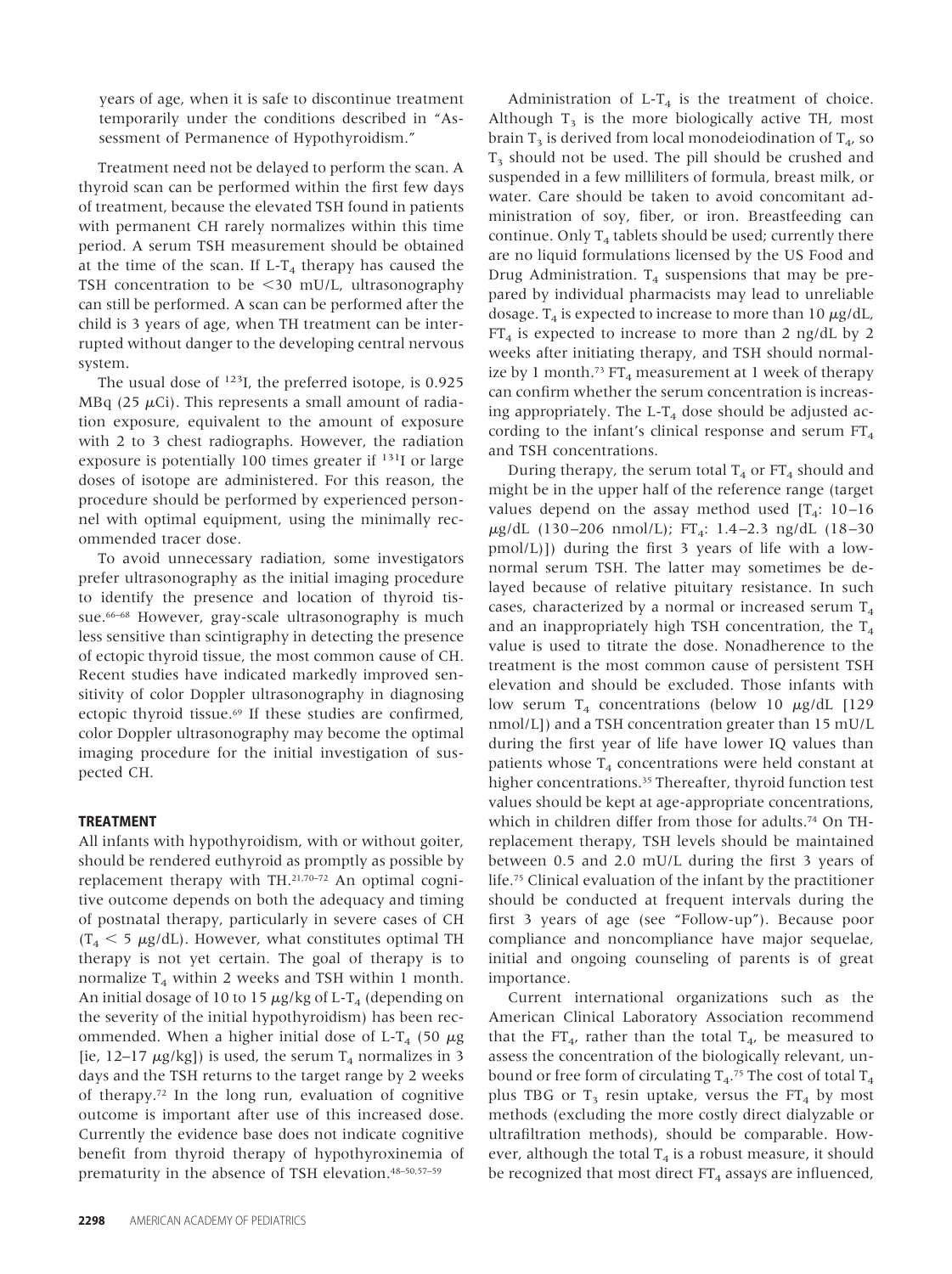to some extent, by protein binding. Consequently, the  $FT<sub>4</sub>$  values obtained vary between assays.

During TH therapy, 4 or more episodes of insufficiently suppressed TSH  $(>5 \text{ mU/L})$  after the age of 6 months were the most important variables associated with school delay.75 Usually, these episodes are caused by poor parental compliance or impaired  $T_4$  bioavailability. The latter may be caused by inhibition of  $T_4$  intestinal uptake by specific foods (soy, fiber) and medications (iron, calcium), malabsorption, or increased degradation (anticonvulsants; large hemangiomas with high deiodinase activity). The Food and Drug Administration has deemed several generic  $L-T_4$  products to be equivalent to some currently branded preparations. Any change in source of the L- $T_4$ , especially if not a standard brand, requires retitration of the dose.

### **FOLLOW-UP**

Clinical examination, including assessment of growth and development, should be performed every few months during the first 3 years of life. Infants with CH appear to be at increased risk of other congenital anomalies (approximately 10% of infants with CH, compared with 3% in the general population). Cardiovascular anomalies, including pulmonary stenosis, atrial septal defect, and ventricular septal defect, are the most common.

Infants need to undergo frequent laboratory and clinical evaluations of thyroid function, growth, and development to ensure optimal  $T_4$  dosage and adherence to their therapy regimen. Serum  $T_4$  and TSH measurements should be performed:

- 1. at 2 and 4 weeks after the initiation of  $LT_4$  treatment;
- 2. every 1 to 2 months during the first 6 months of life;
- 3. every 3 to 4 months between 6 months and 3 years;
- 4. every 6 to 12 months until growth is completed; and
- 5. at more frequent intervals when compliance is questioned, abnormal values are obtained, or dose or source of medication has been changed;  $FT<sub>4</sub>$  and TSH measurements should be repeated 4 weeks after any change in  $L-T_4$  dosage.

The aim of therapy is to ensure normal growth and development by maintaining the serum total  $T_4$  or  $FT_4$ concentration in the upper half of the reference range in the first year of life, with a serum TSH in the reference range (optimally 0.5–2.0 mU/L).

Some infants will have serum TSH concentrations in the range of 10 to 20 mU/L despite  $T_4$  concentrations in the upper half of the reference range. Rarely, the elevated TSH relative to the  $FT_4$  value is hypothesized to result from in utero hypothyroidism, producing a resetting of the pituitary-thyroid feedback threshold. A failure of the serum  $FT_4$  concentration to increase into the

upper half of the reference range by 2 weeks and/or failure of the TSH concentration to decrease to less than 20 mU/L within 4 weeks after initiation of L-T<sub>4</sub> administration should alert the physician that the child may not be receiving adequate L- $T_4$  regularly. At this point, careful inquiry should be made regarding compliance, dose of medication, and method of administration. When attempting to achieve the optimal concentration of circulating  $FT_4$ , physicians should always bear in mind the adverse effects of excessive medication and thus be prepared to monitor blood concentrations of  $FT<sub>4</sub>$  at close intervals. Prolonged hyperthyroidism has been associated with premature craniosynostosis.

# **DEVELOPMENTAL OUTCOME**

Growth rate and adult height are normal in children with CH in whom TH therapy is consistently maintained.68,76,77 The best outcome occurred with TH therapy started by 2 weeks of age at 9.5  $\mu$ g/kg or more per day, compared with lower doses or later start of therapy.<sup>71</sup> There are only minor differences in intelligence, school achievement, and neuropsychological tests in adults with CH that was treated early with TH compared with control groups of classmates and siblings.78–82 Residual defects can include impaired visuospatial processing and selective memory and sensorimotor defects. Whether these minor differences are preventable by further optimizing postnatal therapy remains controversial.

In contrast to the excellent outcome in infants with CH that is treated early, the prognosis for normal mental and neurologic performance is less certain for infants with CH that is not detected early by newborn screening. Although physical recovery is good and stature is normal,<sup>77</sup> when replacement therapy is begun later but within the first 2 months of life, infants with severe hypothyroidism at birth and intrauterine hypothyroidism (retarded skeletal maturation at birth) may still have a low-to-normal IQ.18 Similarly, although more than 80% of infants given replacement therapy before 3 months of age have an IQ greater than 85, 77% of these infants show some signs of minimal brain damage, including impairment of arithmetic ability, speech, or fine motor coordination in later life. Even in early-treated patients with CH, auditory brainstem evoked potentials were abnormal in 25% of 27 children studied. The reason for this is not known but might suggest that prenatal maternal  $T_4$  production does not provide complete protection for the developing central nervous system.84 In another study, processing of visuospatial relationships remained affected in adolescents with CH.85 The effect of underlying severity of CH combines with the effects of TH dose and of age at onset of TH therapy.<sup>35</sup> Otherwise, neurologic and intellectual outcome do not correlate well with the degree of  $T_4$  deficiency found in neonatal screening.

Transplacental transfer of maternal  $T_4$  in the first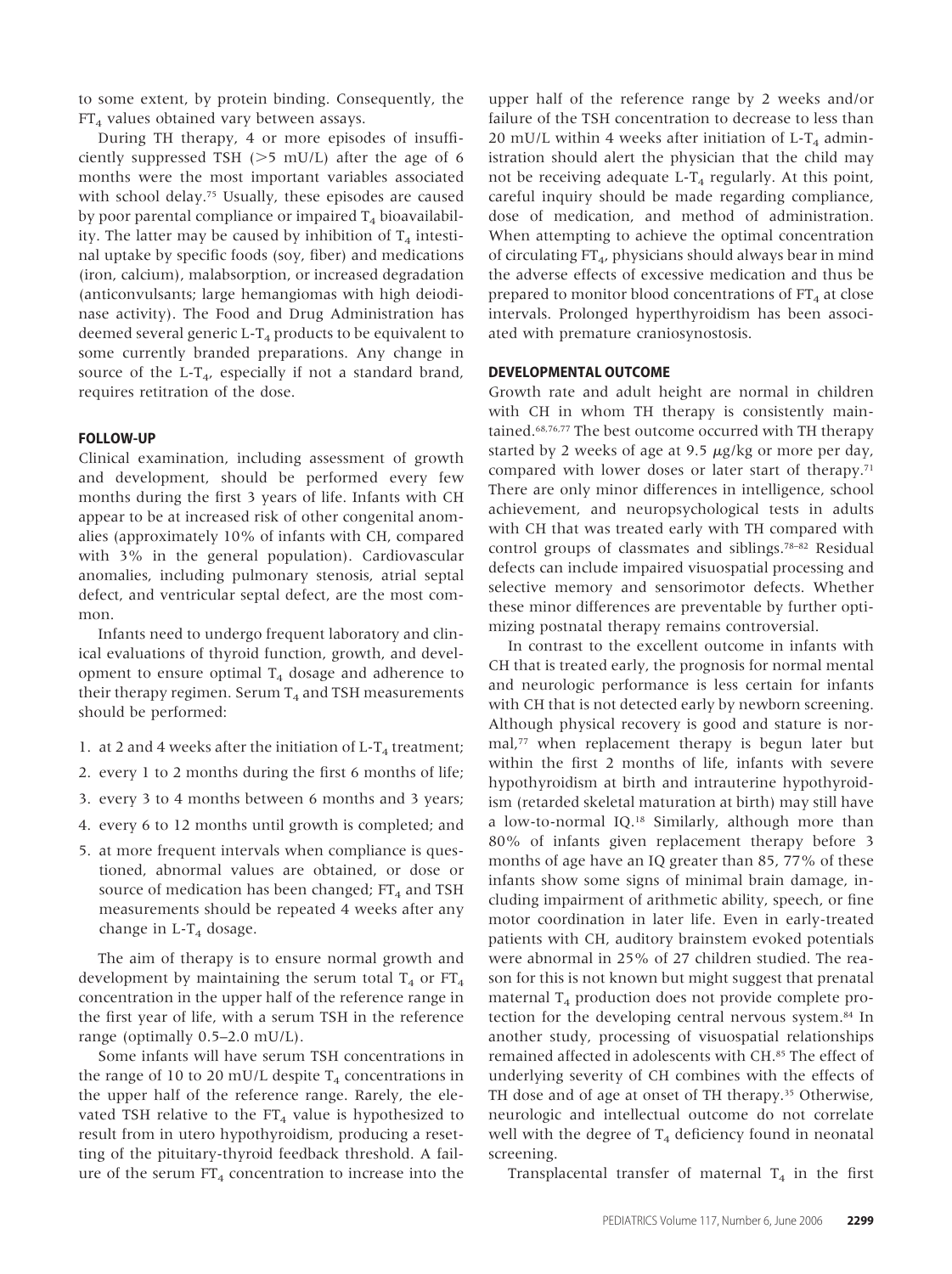trimester may protect the brain during early development.15 For the same reason, maternal hypothyroidism during fetal development can have persistent neurodevelopmental effects on the child.<sup>15,16,19</sup> Serum  $T_4$  concentrations at term in athyreotic infants are 25% to 50% of those in normal neonates. These concentrations, although low, may contribute to fetal brain development. It is thought that the low-to-normal intelligence of patients with CH treated early in life results most commonly from inadequate treatment or poor compliance.

It must be noted that TH treatment regimens used today are more aggressive in targeting early correction of TSH than were the regimens used 20 or even 10 years ago. Thus, newborn infants with CH today may have an even better intellectual and neurologic prognosis than adults with CH who were evaluated in the reports discussed above.

### **ASSESSMENT OF PERMANENCE OF HYPOTHYROIDISM**

CH is permanent if the thyroid scan reveals an ectopic gland or absent thyroid tissue (confirmed by ultrasonographic examination) or if the serum TSH is seen to increase above 10 mU/L after the first year of life, presumably because of insufficient  $T_4$  replacement.

If no permanent cause of CH was found by scan or there was no TSH increase after the newborn period, then  $L-T_4$  administration should be discontinued for 30 days at some point after the child is 3 years of age.<sup>86</sup> After 30 days, serum should be obtained for measurement of  $FT<sub>4</sub>$  and TSH values. It is critical that this follow-up laboratory assessment be obtained in a timely manner and that there be no loss of follow-up. If the  $FT_4$  is low and the TSH value is elevated, permanent hypothyroidism is confirmed and TH therapy should be reinstituted. If the  $FT_4$  and TSH concentrations remain in the reference range, euthyroidism is assumed and a diagnosis of transient hypothyroidism recorded. It is important that the child not be lost to follow-up. The physician should monitor the child carefully and repeat the thyroid function tests at the slightest suspicion of recurrence of hypothyroid symptoms. If the results are inconclusive, careful follow-up and subsequent testing will be necessary.

More severely affected children may become clinically hypothyroid when treatment is discontinued for 30 days. An alternative option is to reduce the TH-replacement dosage by half. If after 30 days the TSH is elevated above 20 mU/L, the permanence of hypothyroidism is confirmed and full replacement therapy should be resumed. If the serum TSH value has not increased, then TH treatment should be discontinued for another 30 days with repeated serum  $FT_4$  and TSH determination as described above.

# **ADMONITION**

Finally, physicians cannot and must not relinquish their clinical judgment and experience in the face of normal newborn thyroid test results. Failure of normal development can result from hypothyroidism in infants who had normal T<sub>4</sub> and TSH newborn screening results. Hypothyroidism can manifest or be acquired after the newborn screening. Rarely, the newborn screening test results can be in error, or human error can result in failure to notify the infant's physician of abnormal test results.<sup>87</sup> When clinical symptoms and signs suggest hypothyroidism, regardless of newborn screening results, serum  $FT_4$  and TSH determinations should be performed.

# **WRITING PANEL**

Susan R. Rose, MD, Chairperson Rosalind S. Brown, MD Thomas Foley, MD Paul B. Kaplowitz, MD Celia I. Kaye, MD, PhD Sumana Sundararajan, MD Surendra K. Varma, MD

#### **AAP SECTION ON ENDOCRINOLOGY, 2005–2006**

Surendra K. Varma, MD, Chairperson Stuart J. Brink, MD William L. Clarke, MD Paul B. Kaplowitz, MD Susan R. Rose, MD Janet Silverstein, MD

### **LIAISON**

Rosemary Scales, MS, RN Pediatric Endocrinology Nursing Society

### **STAFF**

Laura Laskosz, MPH

### **AAP COMMITTEE ON GENETICS, 2005–2006**

G. Bradley Schaefer, MD, Chairperson Marilyn J. Bull, MD Gregory M. Enns, MD Jeffrey R. Gruen, MD Joseph H. Hersh, MD Nancy J. Mendelsohn, MD Howard M. Saal, MD

### **LIAISONS**

James D. Goldberg, MD

American College of Obstetricians and Gynecologists James W. Hanson, MD

American College of Medical Genetics

Michele A. Lloyd-Puryear, MD, PhD

Health Resources and Services Administration Sonja A. Rasmussen, MD, MS

Centers for Disease Control and Prevention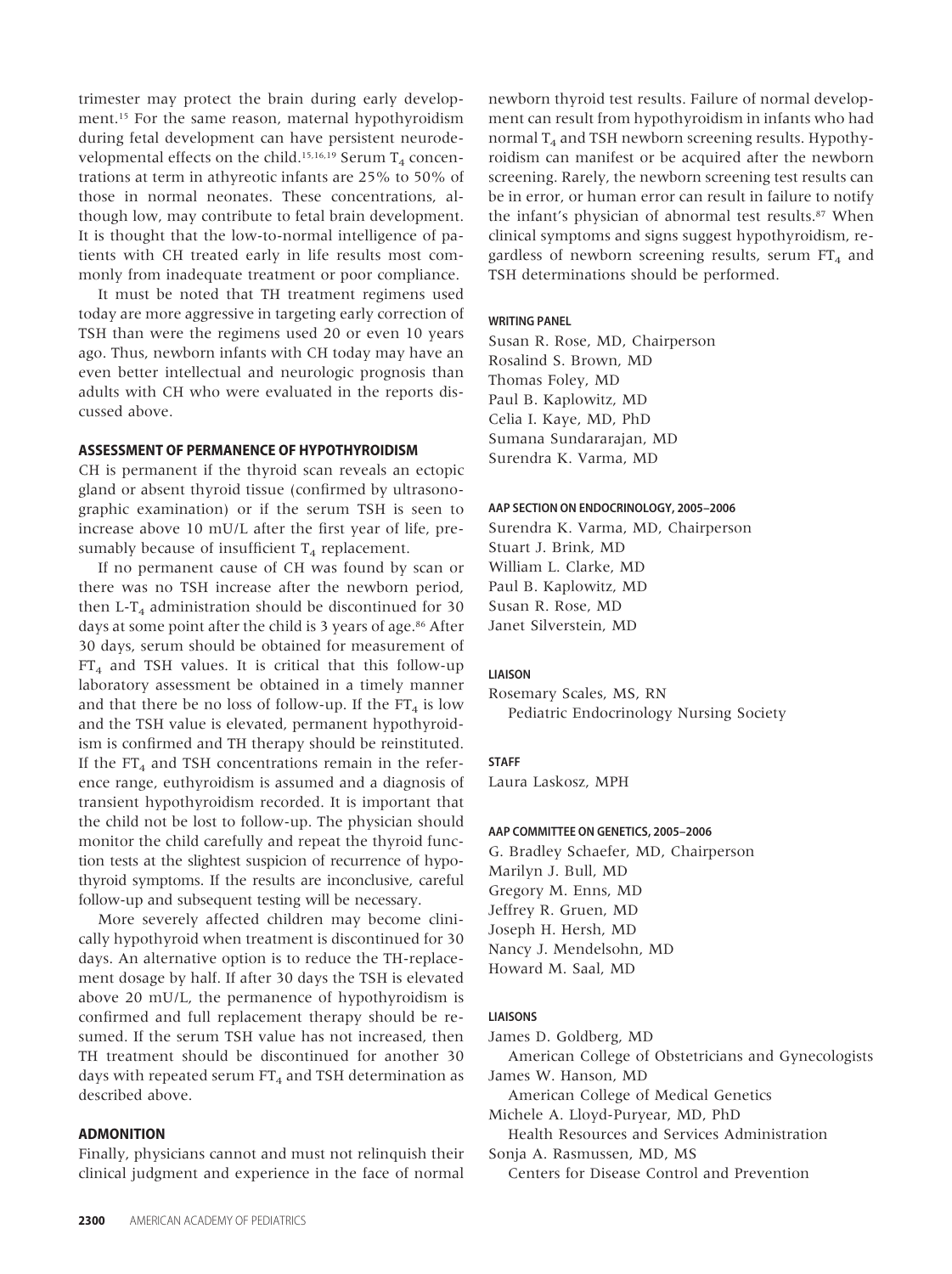# **STAFF**

Paul Spire

### **AMERICAN THYROID ASSOCIATION, PUBLIC HEALTH COMMITTEE, 2006**

Joseph G. Hollowell, Jr, MD, MPH, Chair Victor J. Bernet, LTC, MC, MD Ruth M. Belin, MD Rosalind S. Brown, MD, CM Kenneth D. Burman, MD Henry G. Fein, MD James V. Hennessey, MD Steven H. Lamm, MD Marvin L. Mitchell, MD Hee-Myung Park, MD Richard J. Robbins, MD Rebecca S. Bahn, MD, Council Liaison David V. Becker, MD, Advisor Jayne A. Franklyn, Corresponding Member Advisor Jacob Robbins, MD, Advisor Lester Van Middlesworth, MD, PhD, Advisor

### **LAWSON WILKINS PEDIATRIC ENDOCRINE SOCIETY**

Lynne L. Levitsky, MD, President

Alan D. Rogol, MD, Secretary

Sally Radovich, MD, Chair, Drug and Therapeutics Committee

### **REFERENCES**

- 1. Gruters A, Biebermann H, Krude H. Neonatal thyroid disorders. *Horm Res.* 2003;59(suppl 1):24 –29
- 2. Zoeller RT. Editorial: local control of the timing of thyroid hormone action in the developing human brain. *J Clin Endocrinol Metab.* 2004;89:3114 –3116
- 3. Heindel JJ, Zoeller RT. Thyroid hormone and brain development: translating molecular mechanisms to population risk. *Thyroid.* 2003;13:1001–1004
- 4. Knobel M, Medeiros-Neto G. An outline of inherited disorders of the thyroid hormone generating system. *Thyroid.* 2003;13: 771– 801
- 5. Kopp P. Perspective: genetic defects in the etiology of congenital hypothyroidism. *Endocrinology.* 2002;143:2019 –2024
- 6. Radetti G, Zavallone A, Gentili L, Beck-Peccoz P, Bona G. Foetal and neonatal thyroid disorders. *Minerva Pediatr.* 2002; 54:383– 400
- 7. Anderson GW, Schoonover CM, Jones SA. Control of thyroid hormone action in the developing rat brain. *Thyroid.* 2003;13: 1039 –1056
- 8. Bernal J, Guadano-Ferraz A, Morte B. Perspectives in the study of thyroid hormone action on brain development and function. *Thyroid.* 2003;13:1005–1012
- 9. American Academy of Pediatrics, Section on Endocrinology and Committee on Genetics; American Thyroid Association, Committee on Public Health. Newborn screening for congenital hypothyroidism: recommended guidelines. *Pediatrics.* 1993;91: 1203–1209
- 10. Vulsma T, Gons MH, de Vijlder JJ. Maternal-fetal transfer of thyroxine in congenital hypothyroidism due to a total organification defect or thyroid agenesis. *N Engl J Med.* 1989;321: 13–16
- 11. Rose SR. Disorders of thyrotropin synthesis, secretion, and function. *Curr Opin Pediatr.* 2000;12:375–381
- 12. Ruiz de Ona C, Obregon MJ, Escobar de1 Rey F, Morreale de Escobar G. Developmental changes in rat brain 5-deiodinase and thyroid hormones during the fetal period: the effects of fetal hypothyroidism and maternal thyroid hormones. *Pediatr Res.* 1988;24:588 –594
- 13. Kester MH, Martinez de Mena R, Obregon MJ, et al. Iodothyronine levels in the human developing brain: major regulatory roles of iodothyronine deiodinases in different areas. *J Clin Endocrinol Metab.* 2004;89:3117–3128
- 14. Glinoer D. Potential consequences of maternal hypothyroidism on the offspring: evidence and implications. *Horm Res.* 2001; 55:109 –114
- 15. Haddow JE, Palomaki GE, Allan WC, et al. Maternal thyroid during pregnancy and subsequent neuropsychological development of the child. *N Engl J Med.* 1999;341:549 –555
- 16. Lavado-Autric R, Auso E, Garcia-Velasco JV, et al. Early maternal hypothyroxinemia alters histogenesis and cerebral cortex cytoarchitecture of the progeny. *J Clin Invest.* 2003;111: 1073–1082
- 17. Liu J, Erlichman B, Weinstein LS. The stimulatory G protein alpha-subunit Gs alpha is imprinted in human thyroid glands: implications for thyroid function in pseudohypoparathyroidism types 1A and 1B. *J Clin Endocrinol Metab.* 2003;88: 4336 – 4341
- 18. Mirabella G, Feig D, Astzalos E, Perlman K, Rovet JF. The effect of abnormal intrauterine thyroid hormone economies on infant cognitive abilities. *J Pediatr Endocrinol Metab.* 2000;13: 191–194
- 19. Morreale de Escobar G, Obregon MJ, Escobar del Rey F. Is neuropsychological development related to maternal hypothyroidism or to maternal hypothyroxinemia? *J Clin Endocrinol Metab.* 2000;85:3975–3987
- 20. Alexander EK, Marqusee E, Lawrence J, Jarolim P, Fischer GA, Larsen PR. Timing and magnitude of increases in levothyroxine requirements during pregnancy in women with hypothyroidism. *N Engl J Med.* 2004;351:241–249
- 21. de Escobar GM, Obregon MJ, del Rey FE. Maternal thyroid hormones early in pregnancy and fetal brain development. *Best Pract Res Clin Endocrinol Metab.* 2004;18:225–248
- 22. Dussault JH, Coulombe P, Laberge C, Letarte J, Guyda H, Khoury K. Preliminary report on a mass screening program for neonatal hypothyroidism. *J Pediatr.* 1975;86:670 – 674
- 23. Working Group on Neonatal Screening of the European Society for Paediatric Endocrinology. Revised guidelines for neonatal screening programmes for primary congenital hypothyroidism. *Horm Res.* 1999;52:49 –52
- 24. LaFranchi SH, Snyder DB, Sesser DE, et al. Follow-up of newborns with elevated screening T4 concentrations. *J Pediatr.* 2003;143:296 –301
- 25. Waller DK, Anderson JL, Lorey F, Cunningham GC. Risk factors for congenital hypothyroidism: an investigation of infant's birth weight, ethnicity, and gender in California, 1990 –1998. *Teratology.* 2000;62:36 – 41
- 26. DeLange F, Burgi H, Chen ZP, Dunn JT. World status of monitoring iodine deficiency disorders control programs. *Thyroid.* 2002;12:915–924
- 27. Zimmermann MB, Zeder C, Chaouki N, Saad A, Torresani T, Hurrell RF. Dual fortification of salt with iodine and microencapsulated iron: a randomized, double-blind, controlled trial in Moroccan schoolchildren. *Am J Clin Nutr.* 2003;77:425– 432
- 28. Hassanien MH, Hussein LA, Robinson EN, Preston Mercer L. Human iodine requirements determined by the saturation kinetics model. *J Nutr Biochem.* 2003;14:280 –287
- 29. Hollowell JG, Staehling NW, Hannon WH, et al. Iodine nutrition in the United States: trends and public health implications—iodine excretion data from National Health and Nutrition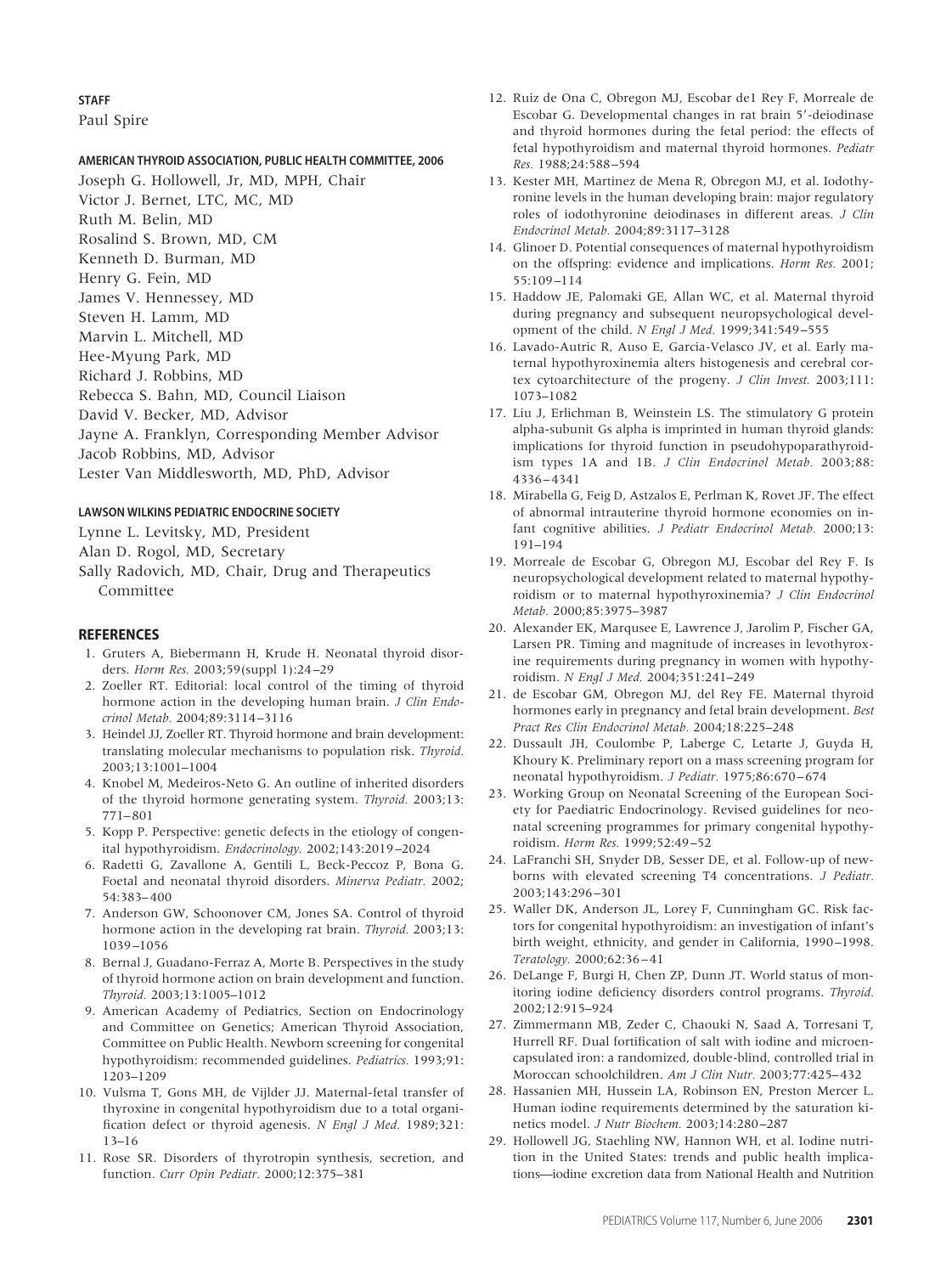Examination Surveys I and III (1971–1974 and 1988–1994). *J Clin Endocrinol Metab.* 1998;83:3401–3408

- 30. Delange F, de Benoist B, Pretell E, Dunn JT. Iodine deficiency in the world: where do we stand at the turn of the century? *Thyroid.* 2001;11:437– 447
- 31. Glinoer D. Pregnancy and iodine. *Thyroid.* 2001;11:471– 481
- 32. Bartalena L, Bogazzi F, Braverman LE, Martino E. Effects of amiodarone administration during pregnancy on neonatal thyroid function and subsequent neurodevelopment. *J Endocrinol Invest.* 2001;24:116 –130
- 33. Andersen S, Bruun NH, Pedersen KM, Laurberg P. Biologic variation is important for interpretation of thyroid function tests. *Thyroid.* 2003;13:1069 –1078
- 34. Dussault JH, Morissette J. Higher sensitivity of primary thyrotropin in screening for congenital hypothyroidism: a myth? *J Clin Endocrinol Metab.* 1983;56:849 – 852
- 35. Heyerdahl S, Oerbeck B. Congenital hypothyroidism: developmental outcome in relation to levothyroxine treatment variables. *Thyroid.* 2003;13:1029 –1038
- 36. Murphy N, Hume R, van Tor H, et al. The hypothalamicpituitary-thyroid axis in preterm infants: changes in the first 24 hours of postnatal life. *J Clin Endocrinol Metab.* 2004;89: 2824 –2831
- 37. Allen D, Sieger JE, Litsheim T, Duck SC. Age-adjusted thyrotropin criteria for neonatal screening for hypothyroidism. *J Pediatr.* 1990;117:309 –312
- 38. Council of Regional Networks for Genetics Services. *Newborn Screening Report for 1990*. New York, NY: Council of Regional Networks for Genetic Services; 1992
- 39. *Blood Collection on Filter Paper for Neonatal Screening Programs: Approved Standard*. Villanova, PA: National Committee for Clinical Laboratory Standards; 1989. NCCLS publication LAI-A
- 40. Hunter MK, Mandel SH, Sesser DE, et al. Follow-up of newborns with low thyroxine and nonelevated thyroid-stimulating hormone-screening concentrations: results of the 20-year experience in the Northwest Regional Newborn Screening Program. *J Pediatr.* 1998;132:70 –74
- 41. LaFranchi SH, Hanna CE, Krainz FL, Skeels MR, Miyahira RS, Sesser DE. Screening for congenital hypothyroidism with specimen collection at two time periods: results of the Northwest Regional Screening Program. *Pediatrics.* 1985;76:734 –740
- 42. Fisher DA. Disorders of the thyroid in the newborn and infant. In: Sperling MA, ed. *Clinical Pediatric and Adolescent Endocrinology*. Philadelphia, PA: Saunders; 2002:164
- 43. Calaciura F, Motto RM, Miscio G, et al. Subclinical hypothyroidism in early childhood: a frequent outcome of transient neonatal hyperthyrotropinemia. *J Clin Endocrinol Metab.* 2002; 87:3209 –3214
- 44. Brown RS, Bellisario RL, Botero D, et al. Incidence of transient congenital hypothyroidism due to maternal thyrotropin receptor-blocking antibodies in over one million babies. *J Clin Endocrinol Metab.* 1996;81:1147–1151
- 45. Daliva AL, Linder B, DiMartino-Nardi J, Saenger P. Three-year follow-up of borderline congenital hypothyroidism. *J Pediatr.* 2000;136:53–56
- 46. Cody D, Kumar Y, Ng SM, Didi M, Smith C. The differing outcomes of hyperthyrotropinaemia. *J Pediatr Endocrinol Metab.* 2003;16:375–378
- 47. Hanna CE, Krainz PL, Skeels MR, Miyahara RS, Sesser DE, LaFranchi SH. Detection of congenital hypopituitary hypothyroidism: ten-year experience in the Northwest Regional Screening Program. *J Pediatr.* 1986;109:959 –964
- 48. Rapaport R, Rose SR, Freemark M. Hypothyroxinemia in the preterm infant: the benefits and risks of thyroxine treatment. *J Pediatr.* 2001;139:182–188
- 49. Carrascosa A, Ruiz-Cuevas P, Potau N, et al. Thyroid function in seventy-five healthy preterm infants thirty to thirty-five

weeks of gestational age: a prospective and longitudinal study during the first year of life. *Thyroid.* 2004;14:435– 442

- 50. Van Wassenaer AG, Kok JH, Briet JM, Pijning AM, de Vijlder JJ. Thyroid function in very preterm newborns: possible implications. *Thyroid.* 1999;9:85–91
- 51. Asakura Y, Tachibana K, Adachi M, Suwa S, Yamagami Y. Hypothalamo-pituitary hypothyroidism detected by neonatal screening for congenital hypothyroidism using measurement of thyroid-stimulating hormone and thyroxine. *Acta Paediatr.* 2002;91:172–177
- 52. Mehta A, Hindmarsh PC, Stanhope RG, Brain CE, Preece MA, Dattani MT. Is the thyrotropin-releasing hormone test necessary in the diagnosis of central hypothyroidism in children? *J Clin Endocrinol Metab.* 2003;88:5696 –5703
- 53. Netchine I, Sobrier ML, Krude H, et al. Mutations in LHX3 result in a new syndrome revealed by combined pituitary hormone deficiency. *Nat Genet.* 2000;25:182–186
- 54. Bonomi M, Proverbio MC, Weber G, Chiumello G, Beck-Peccoz P, Persani L. Hyperplastic pituitary gland, high serum glycoprotein hormone alpha-subunit, and variable circulating thyrotropin (TSH) levels as hallmark of central hypothyroidism due to mutations of the TSH beta gene. *J Clin Endocrinol Metab.* 2001;86:1600 –1604
- 55. Pohlenz J, Dumitrescu A, Aumann U, et al. Congenital secondary hypothyroidism caused by exon skipping due to a homozygous donor splice site mutation in the TSH beta-subunit gene. *J Clin Endocrinol Metab.* 2002;87:336 –339
- 56. Pereira DN, Procianoy RS. Effect of perinatal asphyxia on thyroid-stimulating hormone and thyroid hormone levels. *Acta Paediatr.* 2003;92:339 –345
- 57. Biswas S, Buffery J, Enoch H, Bland M, Markiewicz M, Walters D. Pulmonary effects of triiodothyronine (T3) and hydrocortisone (HC) supplementation in preterm infants less than 30 weeks gestation: results of the THORN trial—thyroid hormone replacement in neonates. *Pediatr Res.* 2003;53:48 –56
- 58. Kok JH, Briet JM, Van Wassenaer AG. Postnatal thyroid hormone replacement in very preterm infants. *Semin Perinatol.* 2001;25:417– 425
- 59. Osborn DA. Thyroid hormones for preventing neurodevelopmental impairment in preterm infants. *Cochrane Database Syst Rev.* 2001;(4):CD001070
- 60. Perry R, Heinrichs C, Bourdoux P, et al. Discordance of monozygotic twins for thyroid dysgenesis: implications for screening and for molecular pathophysiology. *J Clin Endocrinol Metab.* 2002; 87:4072–4077
- 61. Larson C, Hermos R, Delaney A, Daley D, Mitchell M. Risk factors associated with delayed thyrotropin elevations in congenital hypothyroidism. *J Pediatr.* 2003;143:587–591
- 62. Zoeller TR, Dowling AL, Herzig CT, Iannacone EA, Gauger KJ, Bansal R. Thyroid hormone, brain development, and the environment. *Environ Health Perspect.* 2002;110(suppl 3):355–361
- 63. Markou K, Georgopoulos N, Kyriazopoulou V, Vagenakis AG. Iodine-induced hypothyroidism. *Thyroid.* 2001;11:501–510
- 64. van Der Zwet WC, Vandenbroucke-Grauls CM, van Elburg RM, Cranendonk A, Zaaijer HL. Neonatal antibody titers against varicella-zoster virus in relation to gestational age, birth weight, and maternal titer. *Pediatrics.* 2002;109:79 – 85
- 65. Muir A, Daneman D, Daneman A, Ehrlich R. Thyroid scanning, ultrasound, and serum thyroglobulin in determining the origin of congenital hypothyroidism. *Am J Dis Child.* 1988;142: 214 –216
- 66. Kreisner E, Camargo-Neto E, Maia CR, Gross JL. Accuracy of ultrasonography to establish the diagnosis and aetiology of permanent primary congenital hypothyroidism. *Clin Endocrinol.* 2003;59:361–365
- 67. Bubuteishvili L, Garel C, Czernichow P, Leger J. Thyroid ab-